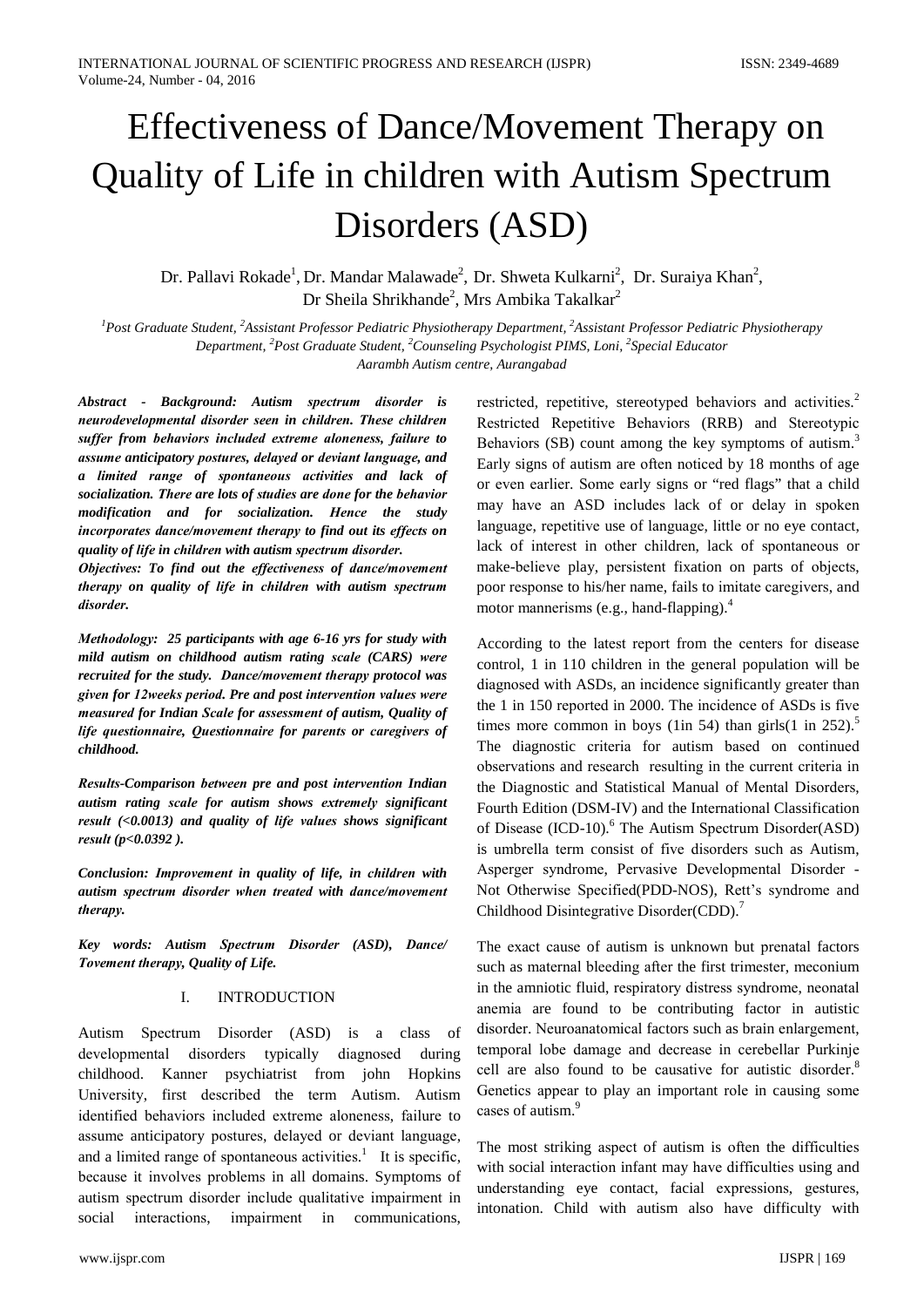keeping and making friends. Communication in children with an ASD can vary from mild to severe. Language delays and language regression are also common in children with an ASD. Children with autism often engage in a restricted range of behaviors, interests and activities in a repetitive and stereotypic way. Early indicators of an ASD include a lack of eye contact with others, deficits in joint attention and pretend play, a lack of interest or engagement with others, and failure to develop relationships with peers. Even slight deviations may result in intense reactions or tantrums.<sup>10</sup>

The primary goals of treatment are to maximize the child's ultimate functional independence and Quality Of Life (QOL) by minimizing the core features of disorder, facilitating development and learning, promoting socialization and educating parents.<sup>11</sup> Dance/movement therapy is the new concept of treatment for mental health, rehabilitation, medical. educational purpose. DMT is considered appropriate for clients as it is reported to be effective for individuals with developmental, medical, social, physical and psychological impairments. Based on the assumption that body and mind are interrelated dance/movement therapy is defined by the American Dance Therapy Association (ADTA) as "the psychotherapeutic use of movement as a process which furthers the emotional, cognitive and physical integration of the individual." Dance/movement therapy effects changes in feelings, cognition, physical functioning, and behavior.<sup>2</sup> Dance is an art form that generally refers to movement of the body usually rhythmic to music and used as a form of expression, social interaction, presented in a spiritual or performance setting. Dance/ Movement Therapy include touch, movements, fine motor and gross motor functions. So it is useful for tactile or kinesthetic learner.<sup>12</sup> As a form of exercise, dance therapy can be useful for both physical and emotional aspects of Quality of Life.

According to World Health Organization (WHO) Quality of Life can be defined as "individuals perception of their position in life in the context of the culture and value systems in which they live in relation to their goals, expectations, standards and concerns"<sup>13</sup>

## $\Pi$ MATERIALS AND METHODS

A Total of 25 participants from Aarambh Autism Centre and Slow Learners, Aurangabad Maharashtra State, India-413736 were selected for the study. Twenty participants with mild autism between 6 to 16 years of age were included in the study. The inclusion criteria for the study were 1) Participants in the age group of 6-16 years, 2) both Boys and girls, 3)Children with mild autism (according to Childhood autism rating scale [CARS]Scale), 4)Able to follow simple verbal commands The exclusion criteria for the study were as follows- 1)Severe and moderate autism according to CARS Scale), 2)Auditory and visual problem, 3)Autism

with mental retardation, 4)k/c/o any musculoskeletal disorder Among that 20 participants 2 dropped out because of they have time constraints. so total 18 participants are selected for study An informed written consent was taken from all the parents. Two participants were dropped out of the study since they had time constraints. Participants included were with the diagnosis of mild autism and able to follow verbal commands on the basis of CARS scale assessed by psychologist. An intervention, which included warm up session last for 5 minutes including stretching, slow running, spot jogging and bouncing. Dance Movement therapy session last for 25-30 minutes including joint proprioception, wall pushups, push the big objects like ball or big boxes, rolling on floor and cool down period last for 5 minures includes shavasana. The pre and post values were taken for the outcome measures, Indian Scale for assessment of autism, Quality of life questionnaire, Questionnaire for parents or caregivers of childhood.

## Data analysis

The objective of the study was to find out the effectiveness of dance/movement therapy on quality of life in children with Autism Spectrum Disorder (ASD). The data which was collected and recorded at the pre and post intervention was used to analyze the results. The results for the study were analyzed in terms of quality of life which was indicated by change in scores in ISAA and QP& CG CARS. Comparison of the results was made at pre and post intervention readings. Statistical analysis was done by trial version of Graph Pad InStat (v 3.06) software. The data was entered into an excel spread sheet, tabulated and subjected to statistical analysis. Various statistical measures such as mean, standard deviation (SD) and test of significance that is 'paired t test' used for comparing data. The results were concluded to be statistically significant which was seen at the post intervention.

## 1) Indian Scale for Assessment of Autism :-

The pre intervention mean value of Indian scale for assessment of autism was 86.72 while the standard deviation was  $\pm 12.69$  (Table 4.2). Using the 'paired t test' the p value is  $< 0.0013$  which shows significant difference. The t value  $=3.8282$  and df=17. The post intervention mean value of Indian scale for assessment of autism score was 84.50 with standard deviation  $\pm$  11.9.

# 2) Questionnaire for parents or caregivers of childhood CARS<sub>2</sub>

The pre intervention mean valueQPCG CARS2 of was 56.28 while the standard deviation was  $\pm 1.15$  (Table 4.2). Using the 'paired t test' the p value is  $\langle 0.0361 \rangle$  which shows significant difference. The t value  $=2.2763$  and. The post intervention mean value of Indian scale for assessment of autism score was 54.44 with standard deviation  $\pm$  16.38.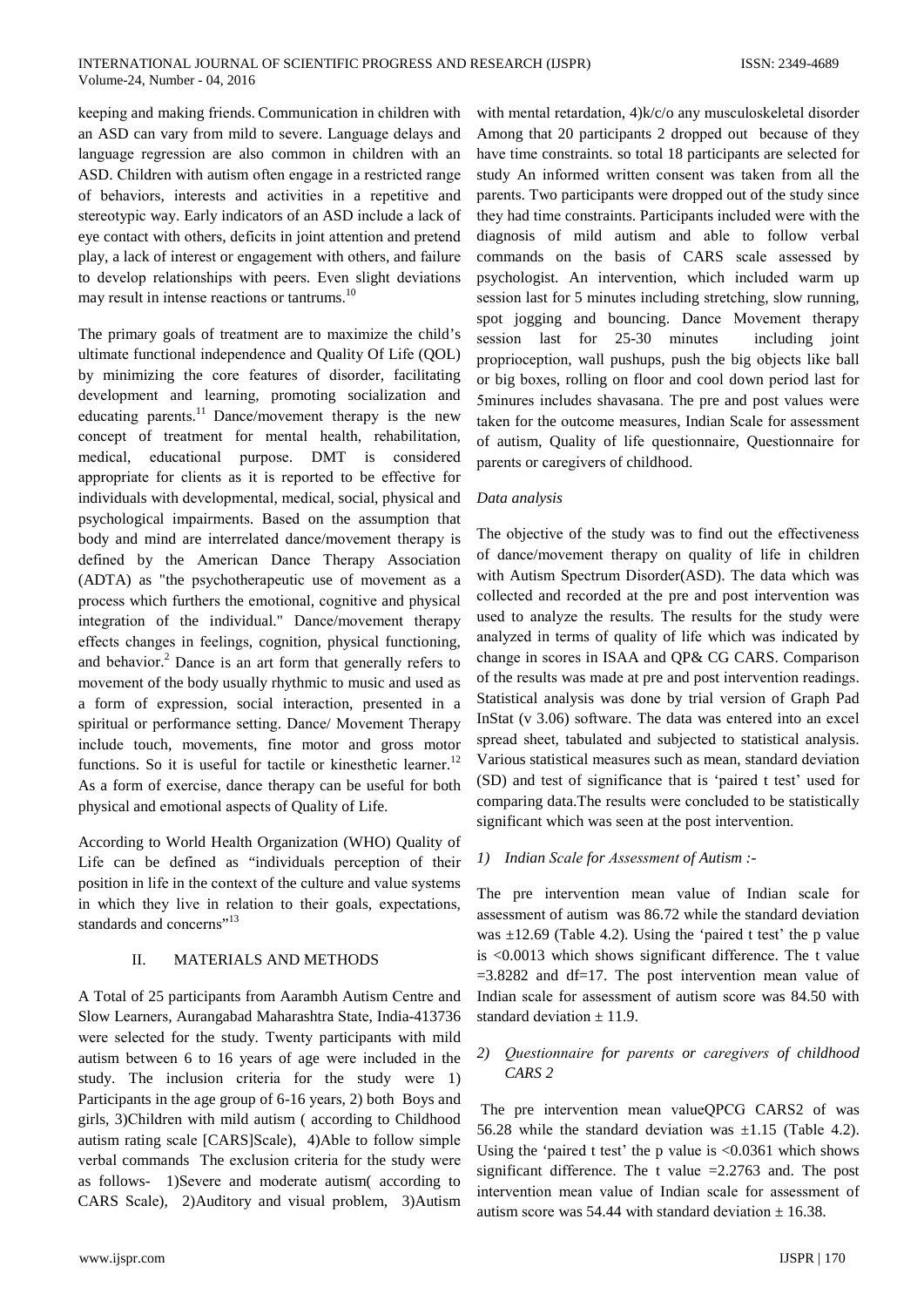| <b>IASS</b> | PRE INTERVENTION  | <b>POST INTERVENTION</b> | n VALUE | $\pm$ VALUE | <b>RESULT</b>                |
|-------------|-------------------|--------------------------|---------|-------------|------------------------------|
| $MEAN + sd$ | $86.72 \pm 12.69$ | $84.50 \pm 11.90$        | 0.0013  | 3.8282      | statistically<br>Significant |

Table 1.1:-Comparison of IAAS Scores at Pre-intervention and post intervention

| Table no. 1.2 comparison of QPCG CARS2 Pre and post intervention |
|------------------------------------------------------------------|
|------------------------------------------------------------------|

| <b>QPCG CARS 2</b><br><b>SCALE</b> | PRE INTERVENTION  | POST INTERVENTION | l p VALUE | T VALUE | <b>RESULT</b>                |
|------------------------------------|-------------------|-------------------|-----------|---------|------------------------------|
| $MEAN + sd$                        | $56.28 \pm 17.15$ | $54.44 \pm 16.38$ | 0.0361    | 2.2763  | statistically<br>Significant |

Table no.1.3 Comparison of pre and post intervention score of Quality of life questionnaire

| Score of OOL  | PRE INTERVENTION | <b>POST INTERVENTION</b> | n VALUE | <b>VALUE</b> | <b>RESULT</b>                |
|---------------|------------------|--------------------------|---------|--------------|------------------------------|
| $MEAN \pm sd$ | 52.22+9.27       | $53.61 \pm 9.83$         | 0.0392  | 2.234        | statistically<br>Significant |

## Quality Of Life Questionnaire  $3)$

The pre intervention mean value OOL of was 52.22 while the standard deviation was  $\pm$ 9.27 (Table 4.5). Using the 'paired t test' the p value is  $\langle 0.0392 \rangle$  which shows significant difference. The t value  $=2.2340$  and. The post intervention mean value of Indian scale for assessment of autism score was 53.61 with standard deviation  $\pm$  9.83

The data analysis shows that there was marked reduction in the score of IASS and QPCG CARS 2 in the 18 participants of the study. Also result shows that there is increased score of quality of life.

# **Discussion**

The present study "Effectiveness of dance/movement therapy on quality of life in children with Autism Spectrum Disorder" is aimed to see how the dance/movement therapy helps in improving quality of life in children with autism spectrum disorder. Aarambh center for autism and slow learners was chosen for the study of twelve weeks. The results of the study found significant difference in the pre intervention reading that was taken on the first day of the intervention and in  $12<sup>th</sup>$  week in Indian scale for assessment of autism, questionnaire for parents and caregivers CARS2 and in quality of life questionnaire. Thus, these strategies can be applied on a regular basis for helping such autistic children to overcome their behavior issues and to cope up effectively with the environment.

Dance is one of best way to do exercise. Dance helps increase the temporal and prefrontal activity to improve memory, multi-tasking, planning and attention skills. Dance helps the older brain to form new interconnections and work faster. An individual with an ASD diagnosis will be described in terms of severity of social communication symptoms, severity of fixated or restricted behaviors or interests and associated features.<sup>7</sup>

The present study shows effect on improving behavior strategies in Indian scale for assessment of autism. Dance provides a way to release the tension through movement while allowing the inner feelings to be expressed via movement. Dance is a rich context for examination of human memory because dance is communicative, expressive, and universal as well as non-verbal, temporal, spatial and kinesthetic. $14$ 

A study done by See, C. M. on behavior modification in Autism children shows that music and movement therapy has positive effects on the behaviors of these children especially in helping in improving restlessness, fidgety, temper tantrum and inattentive behaviors15.

Dance movement therapy improves quality of life for children and their caregivers through its holistic approach and is widely used because of its ability to establish calm and gentle behavior.<sup>15</sup>

## $III$ **CONCLUSION**

This present study concludes that the dance/movement therapy is better intervention for improving the behavior problem, communication skills, socialization and improves overall quality of life.

## **REFERENCES**

- [1] Heather miller kuthaneck, A comprehensive occupational therapy approach, 2nd edition, page no-1-5
- $[2]$ Sonia Neuburger, Dance/Movement Therapy for Autism Spectrum Disorder -An Investigation, Senior Seminar in Dance Fall 2012, page no- 1-7